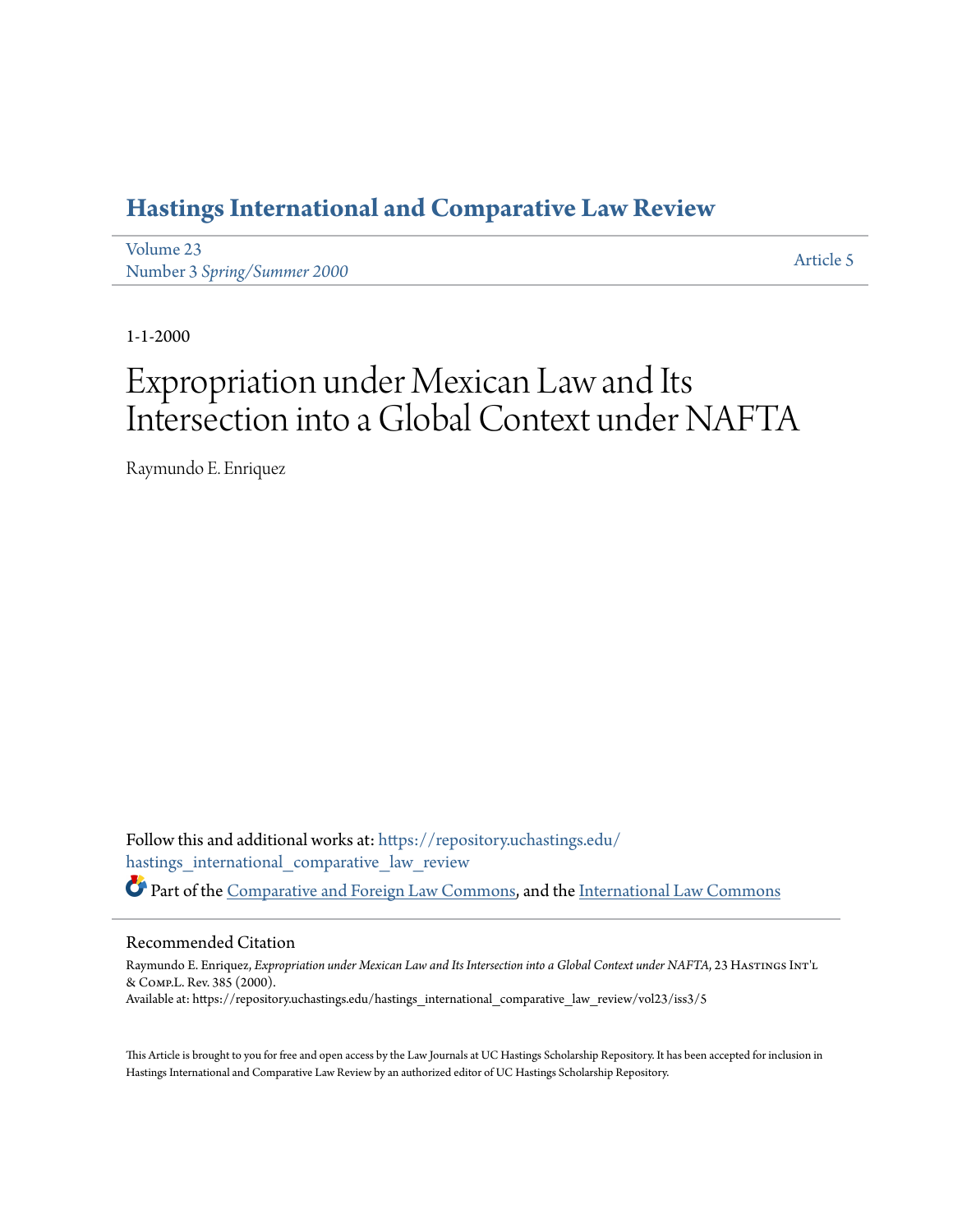## **Expropriation Under Mexican Law and Its Insertion into a Global Context Under NAFTA**

*BYRAYMUNDO* E. ENRIQUEZ\*

### **Transcript of Remarks**

*Professor William S. Dodge (Moderator):* I have the pleasure now to introduce Raymundo Enriquez of Baker & McKenzie in Mexico City, a professor at Universidad Iberoamericana, [a] graduate from Universidad Iberoamericana with a J.D., [who] has an Ll.M. from Harvard and an I.T.P. from Harvard. I must confess, I don't know what an I.T.P. from Harvard is, so perhaps you can illuminate that for us. He's served as a panelist on a number of panels under various chapters of the NAFTA, assisted as legal counsel in numerous anti-dumping and investment matters under the NAFrA, and will talk to us about expropriation under Mexican law and its insertion in a global context under the NAFrA. Thank you very much.

*Professor Raymundo E. Enriquez:* Thank you. Just for the record, I.T.P. [is] the international tax program.

Let me start by thanking the *Hastings International and Comparative Law Review* for the opportunity of being here and try to share with you some of my thoughts regarding the application of Chapter Eleven of NAFTA [to] the expropriation of investment[s] in a rather not-so-practical manner, or in a [way] that would not be as practical as the ones that we have heard.... [And] again, I have to stress that we're very fortunate to have some of you here that do have that practical experience in this topic.

<sup>\*</sup> Partner, Baker & McKenzie, Mexico City, Mexico. Professor, Universidad Iberoamericana. LI.M., International Tax Program, Harvard University ; J.D., Universidad Iberoamericana.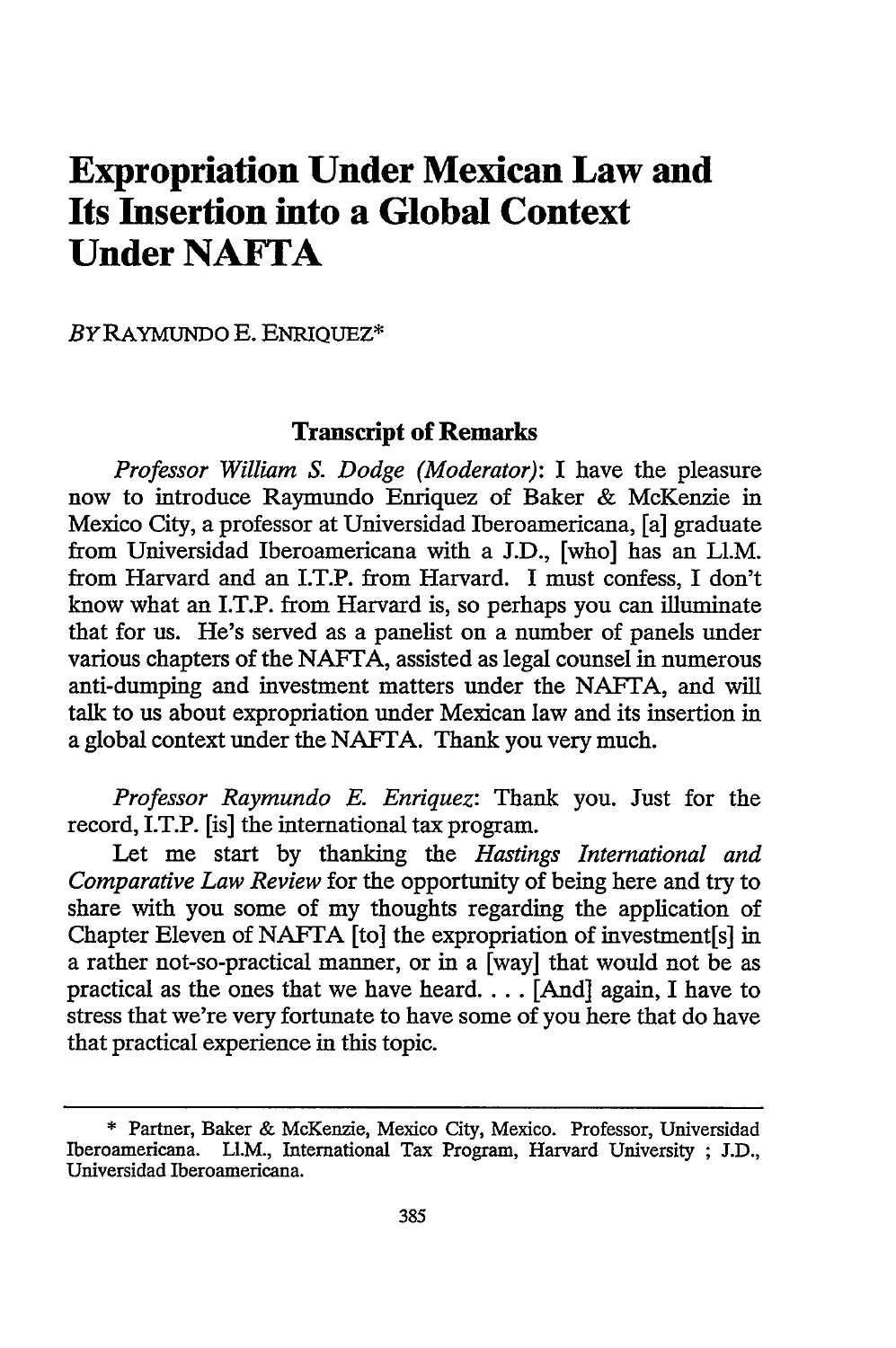To nobody it is a surprise that NAFTA was a turning point for Mexico in a variety of [respects], and certainly the legal scenario was not an exception. Six years now after its enactment, the benefits for the three countries certainly have been evident. [And] we're still in the process of absorbing the full impact of such a partnership at all levels in the legal system **....**

The challenge of the NAFTA negotiators was to set rules that would apply to totally different legal systems and **...** cultural **...** backgrounds that in many instances were in [tension]. I think that was the challenge, and I think that they did a great job, but they could not perceive all of the impacts that this would have in the different cultures.

And one, in my opinion, is the institution of expropriation, which is a very... deep-rooted concept in Mexico. And I'm not referring to it only from a legal sense, but also from a political and historical perspective .... Expropriation has certainly been a tool that the Mexican government has used when **...** such mergers have created international effects, and this is clear in two instances that I can remember . **. .** . They have also served to foster a . . . very nationalistic spirit or sentiment within the Mexican population, so we cannot isolate the concept of expropriation in Mexico just to the legal effects without giving due care to the political and economic effects of such a measure.

[I am] here referring to the [two] most.., visible expropriations ... in this last century .... And I'm referring to the old industry, for one instance, in the thirties, and, more recently, as Professor [Frederick M.] Abbott referred to as well, to the banking industry. It did not have a huge impact, not only in Mexico, not only from a legal perspective, but also from [the] political and economic [perspectives], and that  $\dots$  gave, perhaps, a wrong signal to our trading partners. And now we're seeing the effects of that. [We saw it] when they entered into [the] negotiations [concerning] NAFTA. Certainly those measures had an impact in the investor country. [So] I think that Mexico had to agree, in some instances, to clauses or commitments that otherwise would have not been needed .... I am certain that those commitments that were assumed by Mexico, which are now contained in Chapter Eleven, must have [been a response to the] negotiations, where the expected ultimate economic and political benefits were greater. But as a lawyer, I cannot escape the temptation to make some observations in this regard.

In my opinion, for the reasons that I will attempt to explain, the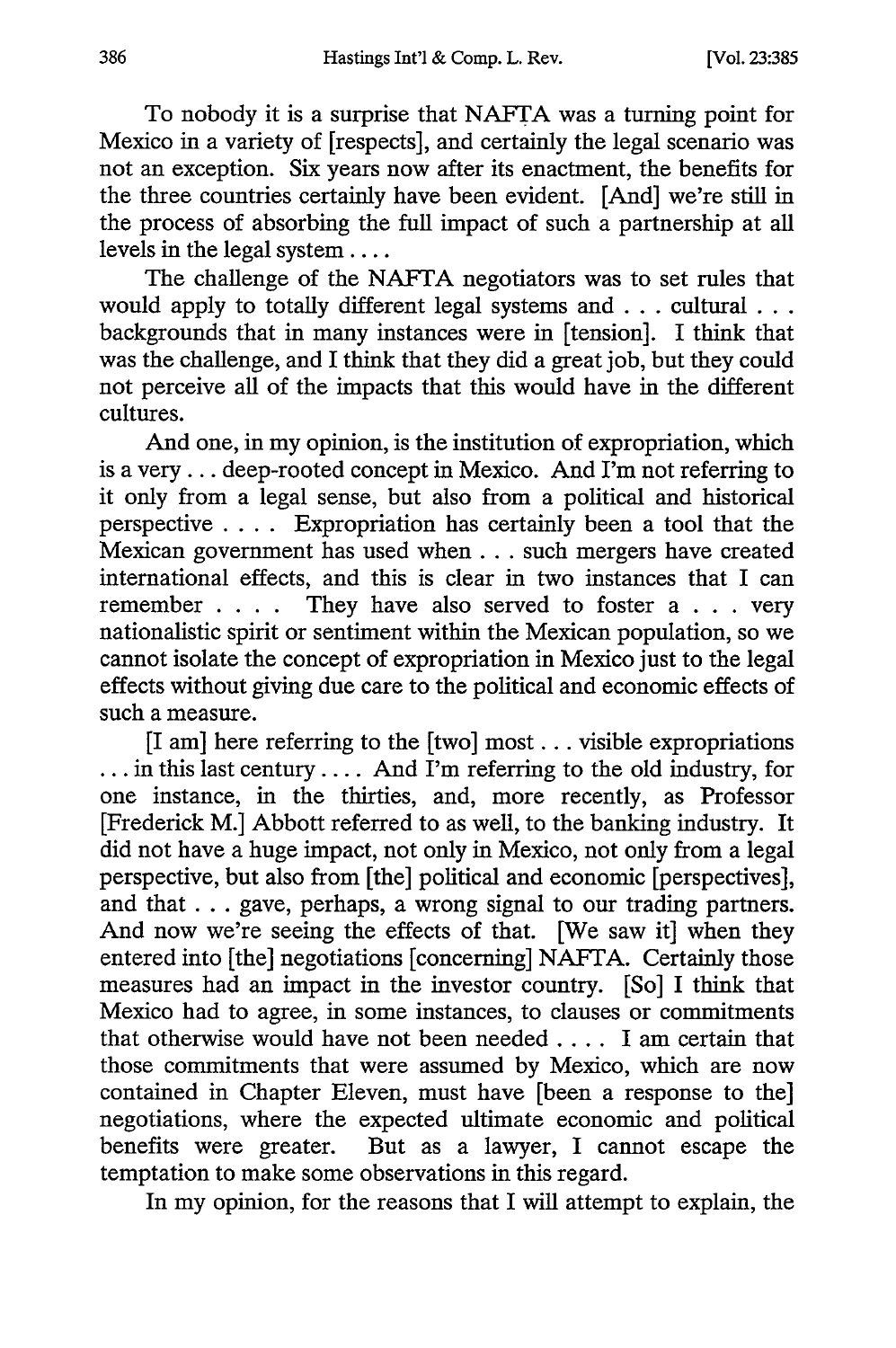rules governing expropriation, and the dispute settlement mechanism contained therein, neglected a position that Mexico [had] sustained for many years, both intellectually and legally, known as the Calvo Doctrine, which is now implemented in the Mexican legislation through the Calvo Clause. And, in some instances, and this could be a little bit **...** academic... , [the rules may be] contrary to our constitutional principles.

When I'm referring to the Calvo Doctrine, I don't intend to enter into the different justifications of [the] doctrine, nor will I share my views on its merits. I will simply [impart] the view that the Mexican government has stated in the past on this topic.

Mexico's adoption of the Calvo is quite understandable if we take a quick look at the history of the [United States] and Mexico and the routine, in Mexico, of diplomatic relationships in the past, especially in the eighteenth century. Both Europe and the United States embarked on military interventions to the Mexican Territory [due to] property or investment disputes. Such a political environment, certainly, put more emphasis on one of the principles of the Calvo Doctrine, which was to prevent foreign interventions or diplomatic pressure from states with greater strength, both **. . .** economic[ally] and militar[ily]. But ... that was only one of the principles ....

And this is something [with which] I'm confronted very frequently [by] our clients when they want to organize a Mexican corporation. ... [T]hey have to insert this Calvo Clause, and say, "What's this? I mean, what is my commitment, what is my commitment here?" And of course the traditional approach to this is not that they will ask the Marines to go down to Mexico in case of a dispute. So I think that at least that perception of the Calvo is no longer valid.

But, again, I don't think that was the only principle of such doctrines. Commentators, I believe, tend to agree that the Calvo Doctrine involves the following principles: (1) no alien may enjoy additional rights [beyond] those granted to nationals, and I want to stress this one; (2) the application of domestic law to aliens, or their property, shall not give rise to diplomatic protection  $\ldots$ ; (3) any dispute derived from foreign investment, or negotiations in connection therewith, must be resolved by local courts, and in accordance with domestic law.

This, of course, we have learned, is no longer a valid principle under international principles. But... let me just quote a Mexican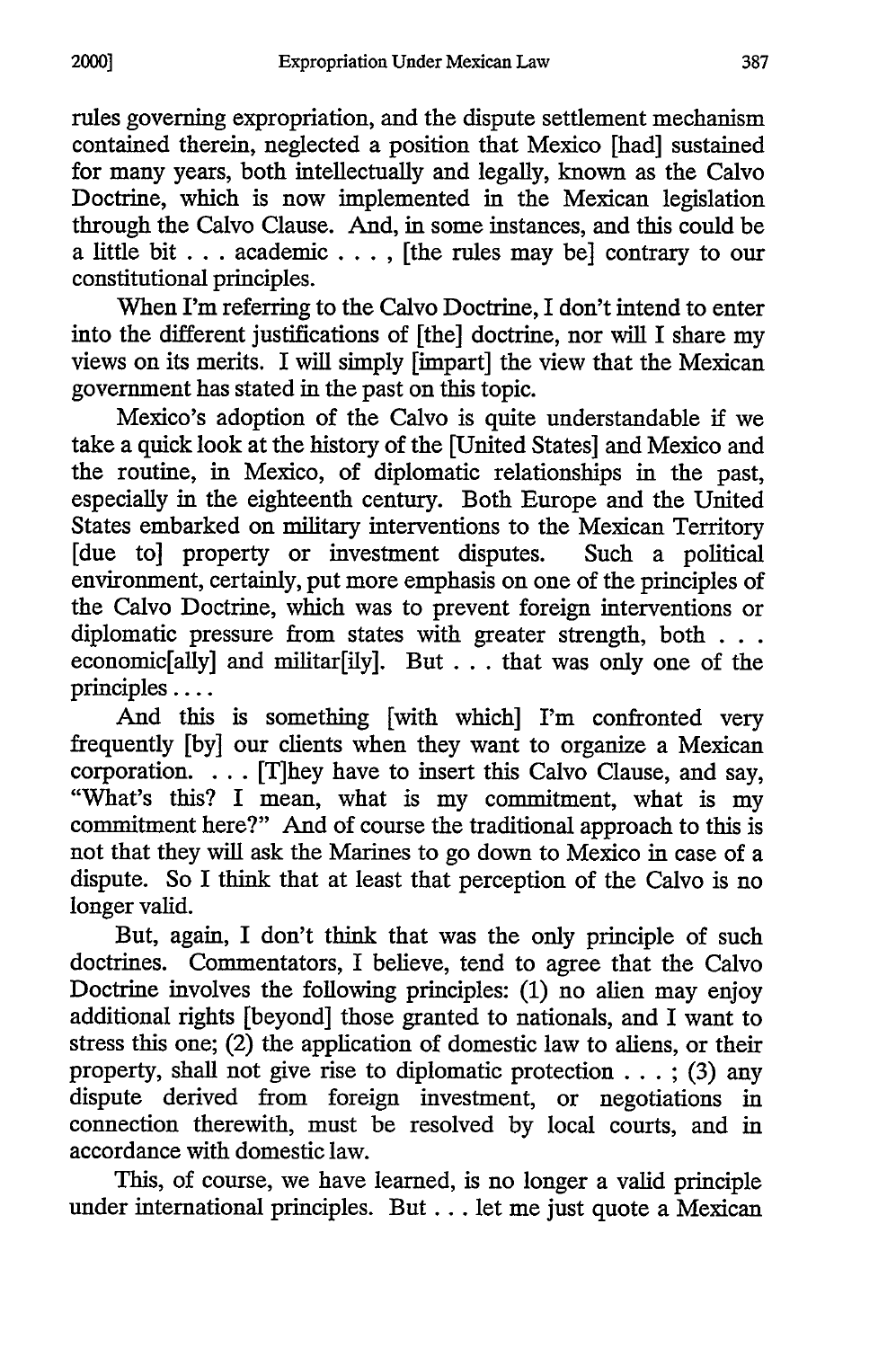diplomatic, a great Mexican diplomat and academic, Mr. Alfonso Alcia Robles, when he summarized the Calvo Doctrine in the following sentence: "The Calvo Clause commitment merely places the alien in a position of equality with the nationals." And I think that this is a much more contemporaneous approach to this principle.

[This] principle was the basis of a provision **...** in the Mexican Constitution that specifically reads, "Foreigners must agree before the Mexican government to consider themselves as Mexicans regarding their property, and to bind themselves not to invoke the protection of their governments with respect to such property." Somebody could perhaps say that the constitution was drafted in 1917, and perhaps that concept is now outdated, and perhaps that the Mexican government is no longer committed to that principle ....

Contrary to that position, I could argue that we note, we need to note, that the regulations of the foreign investment law, which were enacted in 1998—this is four years after signing or executing NAFTA-have two references to this constitutional provision. In the first, it prescribes that in order for a foreigner to own real estate in Mexico, he or she must agree to the Calvo Clause. Second, companies with the ability to admit foreign investors must include in their by-laws an agreement by which any foreign shareholder must abide by the terms of the Calvo Clause. This indicates to me that only three years ago this was the position of the Mexican government, and it is a valid concept, and it is a valid position that the Mexican government is willing to take.

The rationale, in my view of [this] provision, is that any foreigner wishing to invest in another country must accept the legal standards of such other country. This is part of the investment risk analysis that any investor is expected to make when committing its own resources. That's just to say due diligence, whenever you're going to a different-even locally, [and] certainly . . . international[ly]-when you are going to acquire a company, when you're going to invest, you need to do due diligence, and that's going to be part of your risk analysis. Attempting otherwise, now in a global economy such as the one we're currently experiencing, would be to neglect a reality.

From any investor's perspective, in my opinion, the only case in which it would be justifiable to seek government protection at this stage would be in those cases where the denial of justice is present. I think that's the only case in which it would be justifiable for an investor, at this stage, to seek the protection of its government.

And what should we understand by "denial of justice"? I make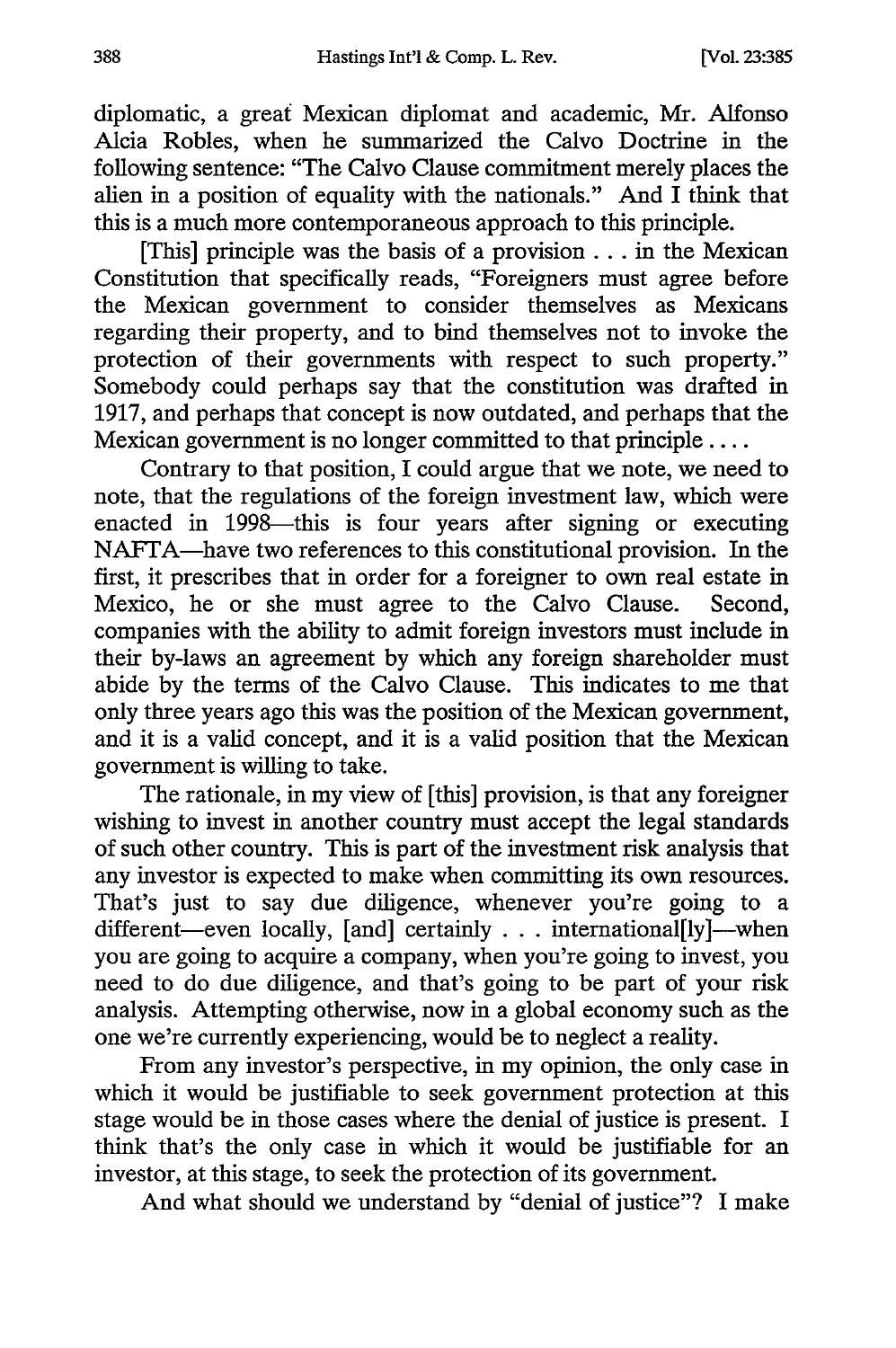reference to a definition by [a] Harvard research [study], when it said [that a "denial of justice" may consist of] "a denial, unwarranted delay, or obstruction of access to courts, [a] gross deficiency in the administration of judicial or remedial process, [a] failure to provide those guarantees which are generally considered indispensable to the proper administration of justice, or a manifest unjust judgement." With all due respect, I don't believe that those conditions are present in the Mexican legal system, although I recognize that there might be some flaws, and there might be a different perspective, which I fully recognize as a Mexican practitioner, but not to the extent that would necessarily... justify the intervention of a foreign government.

If the above is true, the question would be, to me, why the Mexican government allowed, under Chapter Eleven of NAFTA, alternate methods of defense to foreigners from those available to local investors in the event of an expropriation. That would be, for me, the question.

As you all know, if we make a review of the provisions, we will find that a foreign resident of a NAFTA country whose investment was expropriated by the Mexican government would have the ability to challenge such action not only through the legal procedures contemplated in the domestic expropriation law, but also through the arbitration procedure, of course following the rules contained therein .... And to me the question would be: Wouldn't this violate the principle contained in the Calvo Clause incorporated into **. .** Mexican [law]? To me, it is clear [that the answer is yes], by not placing the alien in the same position as the national.

Furthermore, if at the time the foreigner acquired property in Mexico-either real estate or stock in a Mexican company-he or she agreed to be considered as a national with respect to such property, or such investment, wouldn't that prevent him or her from enjoying a legal remedy available only to foreigners under NAFTA? We need to remember that, under the Calvo Clause, it [one must] agree to be treated as a national. Somebody can argue that a foreigner initiating an arbitration procedure under NAFTA is not in violation of such [a] commitment because under such a procedure, he or she is not necessarily invoking the protection of his or her government. I would agree with that perception. However, this constitutional provision contains two different and distinct [prongs]. The first one is that the foreigner should be considered as a national. And the second is [that the foreigner will] not invoke the protection of [his or her] government. Any flaw in either of these [prongs] would, in my view,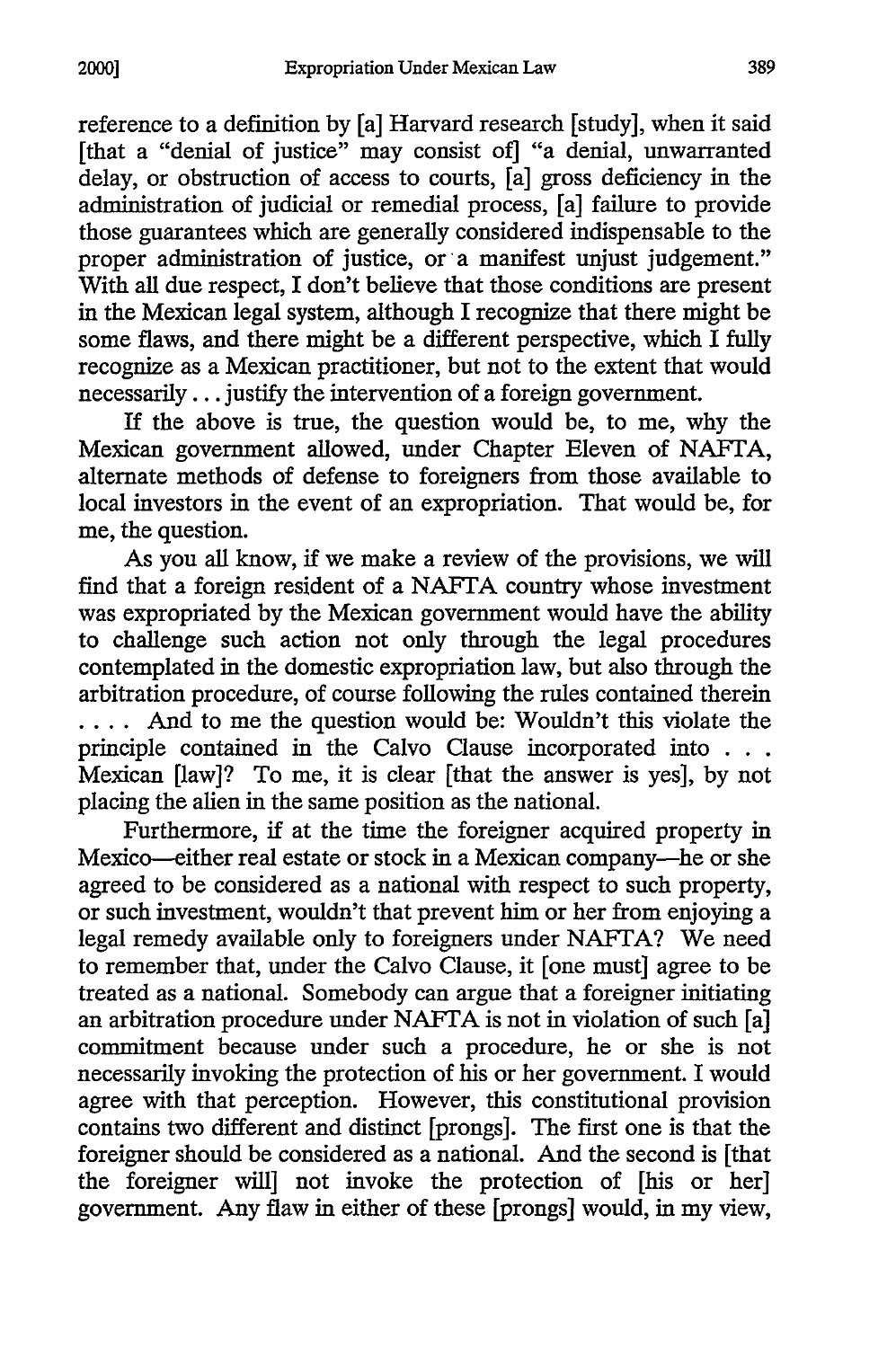constitute a violation of the agreement entered into by the foreign individual with the Mexican government.

And I am by no means opposing the concept of arbitration. Certainly we have seen that in the past, in very different forms,... it [has been a] good alternative-perhaps not as expeditious based on the experience that some of our colleagues have had, but certainly it's an [area] where an investor will feel more comfortable going, rather than to the local courts, for whatever reasons. And Mexico, I think, was receptive to that. If we go back to the political situation and the need for foreign investment at the time, we cannot really put a lot of blame on the Mexican government for accepting those mechanisms. We were pursuing foreign investment before the investors. Again, as Professor Abbott mentioned .... they need that protection. It's a justifiable protection that they need, and I'm not opposed to that.

Mexico even enacted legislation at that time allowing the Mexican government to enter into international treaties allowing for dispute settlement mechanisms, and I'm referring to ... the law for the execution of treaties, which was enacted in 1992 if I recall correctly. Certain other pieces of legislation were introduced in anticipation of NAFrA. In the past, for instance,... Pemex, the Mexican oil company and the electricity and utility company which both are owned by the Mexican government, by their own law were prohibited, in the event of entering into contracts, [from] agree[ing] to any forum other than the Mexican federal courts. Now they have the ability to enter into arbitration, if that's the case, and they agreed to that with their counterpart, and this was all in anticipation of NAFTA.

And, again, I'm not, I'm really not opposing the mechanism, but the Mexican government expressed at that time that such mechanisms were not in violation of the Calvo Clause under the argument that if the foreign government agrees to such [a] procedure as a legal avenue to resolve disputes, [that] government is in fact agreeing to not intervene in the event of a dispute with one of its citizens. I can agree with [this] view, but that is not the point. The problem is that such remedies are not available on a consistent basis. In other words, why-and I can understand the need to include those mechanisms during negotiations when we were badly needing foreign investment, and that certainly has created a lot of well-being for Mexico in terms of employment, in terms of having the security to export our trades, etc.-but the problem, to me, is that I believe a more coherent approach would have been to allow the same legal remedies to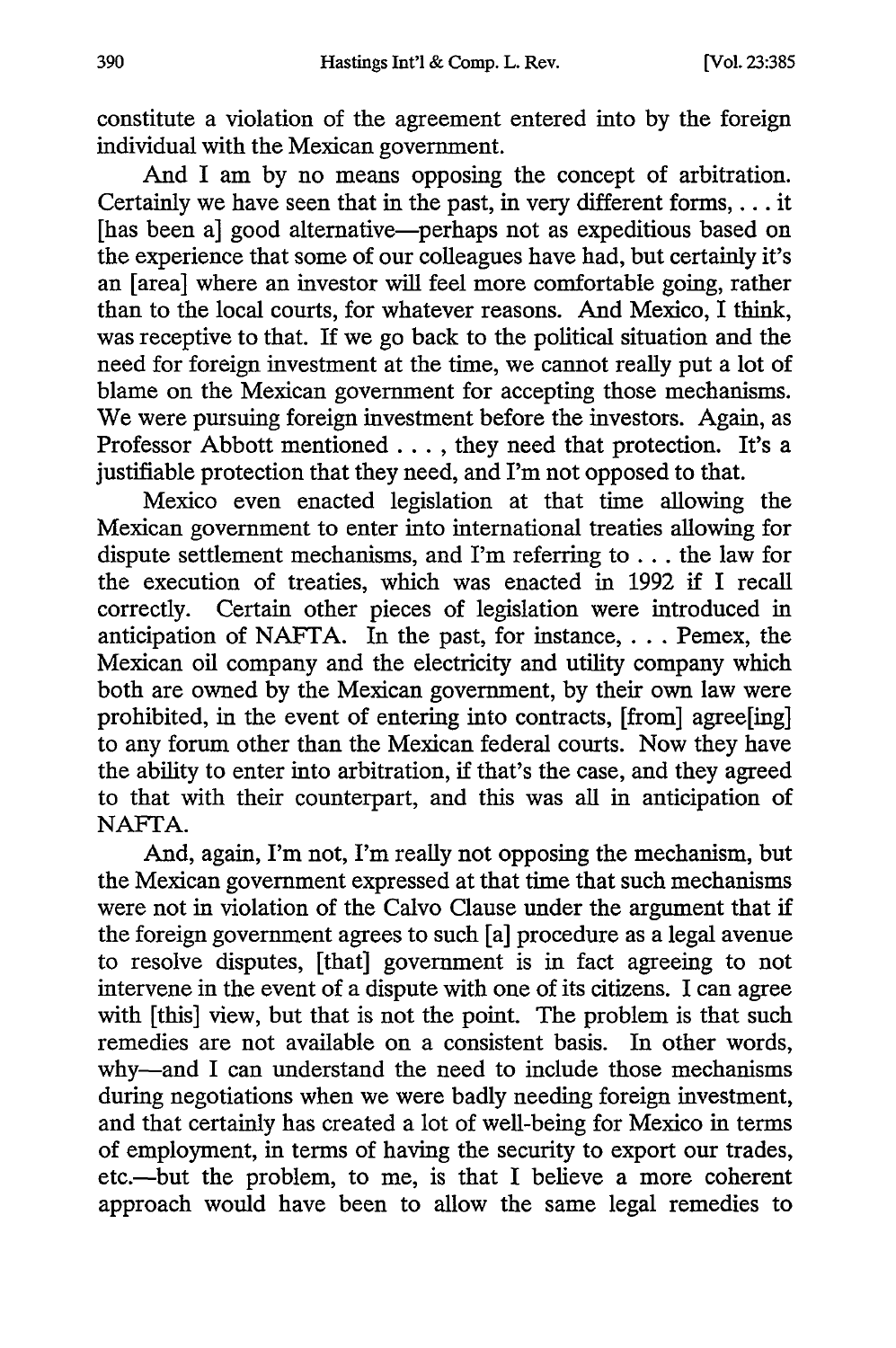everybody.

•.. I'm trying to put myself in the shoes of the foreign investor countries, where they might feel that in the event that either they were prevented from a dispute settlement such as arbitration and they were forced first into the local laws, they still had the Chapter Twenty avenue available for them in case they felt that the Mexican courts were, in fact, denying . **.** . proper justice to their investors. And perhaps another approach would have been just to maintain the same legal remedies for everybody, and to not make this discrimination, which, again, in my view, violates the principle and the legislation which is now currently in place in Mexico.

And you might say, "Well, this is highly theoretical," because who would be the beneficiary of the agreement entered into by the foreigner under the Calvo Clause but the Mexican government? So when would that happen? [That is,] when would the Mexican government, [which] signed this agreement with the NAFTA countries, consider this as a breach or [an] attempt to make any distinction based exclusively on [the] Calvo Clause? And, I would tend to say, "Yes, this could be highly theoretical-under the present circumstances."

And the present circumstances might change. For the first time, I believe that Mexico has entered into a very deep democratic process. I think that we have had a government from the same party for over sixty, seventy years. And for the first time, we will be confronted with an election where we don't know who is going to win, and this might sound a little bit weird for you in the States, but I'm just very briefly recalling a conversation where there were diplomats from the United States, Europe, etc., and one of the representatives from a foreign country was saying and bragging that they were very pleased with the new software that they had installed, because now they were going to be able to know who the winner in the presidential election would be three or four hours after the polls were closed. And the Mexican representative said, "Well, that's no good to me, since we know well in advance—prior to the election—who the [next] president . . . will be!" So, again, even though it's going to be a highly theoretical point, I think that if for some reason the political climate in Mexico changes dramatically, this could be a [theory] that could be used by someone. Thank you very much.

. . . .

*Professor Dodge:* Thank you very much, Mr. Enriquez. That